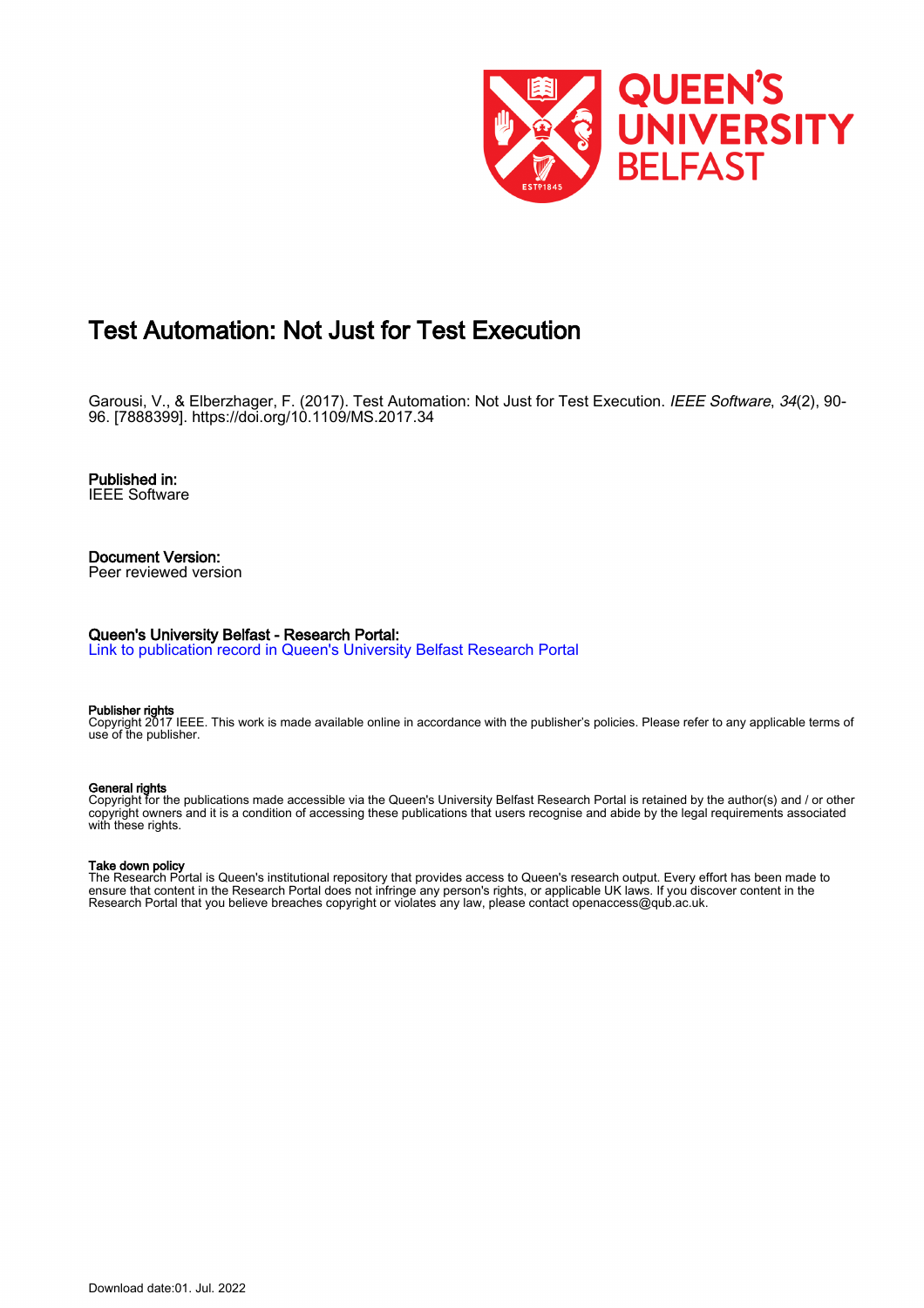# Test automation: not just for test execution

Vahid Garousi Software Engineering Research Group Department of Computer Engineering Hacettepe University, Ankara, Turkey vahid.garousi@hacettepe.edu.tr

Frank Elberzhager Department of Architecture‐Centric Engineering Fraunhofer Institute for Experimental Software Engineering IESE Kaiserslautern, Germany frank.elberzhager@iese.fraunhofer.de

## **INTRODUCTION**

Software testing is a costly and effort-intensive activity. According to a study by Pierre Audoin Consultants [1], in 2010 the worldwide costs for testing (including testing software, hardware, and services) amounted to 79 billion euros, and that number was expected to exceed 100 billion euros in 2014. Recent hot topics, such as agile methods, and continuous integration, strongly encourage software engineers to think about how testing can be further automated during the software development, deployment, and delivery process beyond mere test execution.

Different software testing steps can be conducted either manually or in an automated

manner. In manual testing, the tester takes over the role of an end-user executing the software under test (SUT) to verify its behavior and find any observable defects. However, in automated testing, using certain test tools, test-code scripts (e.g., using the JUnit framework) are developed and are then executed without human testers' intervention to test the behavior of an SUT. If planned and implemented properly, automated testing could yield various benefits over manual testing, such as repeatability and reduction of test costs (and thus effort). However, if not implemented properly, automated testing will lead to extra costs and effort and could even be less effective than manual testing in detecting faults [2]. While we are aware

of companies that already have highly automated their testing activities, many companies, especially small- and medium-sized ones, have great potential to further automate their testing activities.

## **BRIEF OVERVIEW OF THE STATE OF TEST AUTOMATION**

Test automation has a history of over two and half decades, since around 1990 [3], and can lead to many benefits [19]. While test automation mostly started with the automation of test execution, it expanded to other areas and phases of testing too, e.g., test-case design and defect reporting. Large companies such as Microsoft and Google have

**Software testing is a time consuming activity. It, thus, requires automation (tool support) to reduce costs and ensure high regression.** 

**Automation can be conducted in any phase across the software testing process, not only in test execution.** 

benefited a lot from automating different test activities, as reported in two recent books ('*How We Test Software at Microsoft*' (2008) [4] and '*How Google Tests Software*' (2012) [5]). In discussions with several test engineers in Turkey, we have also observed that many practitioners practice end-to-end usage of automation from test-case design to execution and to automated defect reporting.

The adoption of test automation, however, varies a lot across different companies; e.g., one company may use automation for automating only some main test cases of a web application, while another company may conduct most of its test activities with automated tools. According to three recent surveys of testing practices from Canada [6, 7] and [8] and the authors' observations based on their involvement in more than 40 testing projects in close partnership with various

**Most testers think of automation only in terms of tools for executing test cases. They are unaware of test tools for other test activities.** 

companies in three countries (Canada, Turkey, and Germany), many test engineers think of automation only in terms of tools for executing test cases, e.g., GUI record/playback tools. Especially small and medium-sized enterprises are often simply unaware of the great potential of automation throughout the entire testing lifecycle, or do not seriously consider the possibility of greater utilization of automation in different test activities.

Even Wikipedia seems to have a slightly limited definition of test automation (only covering test execution and evaluation) (as of this writing): "*In software testing, test*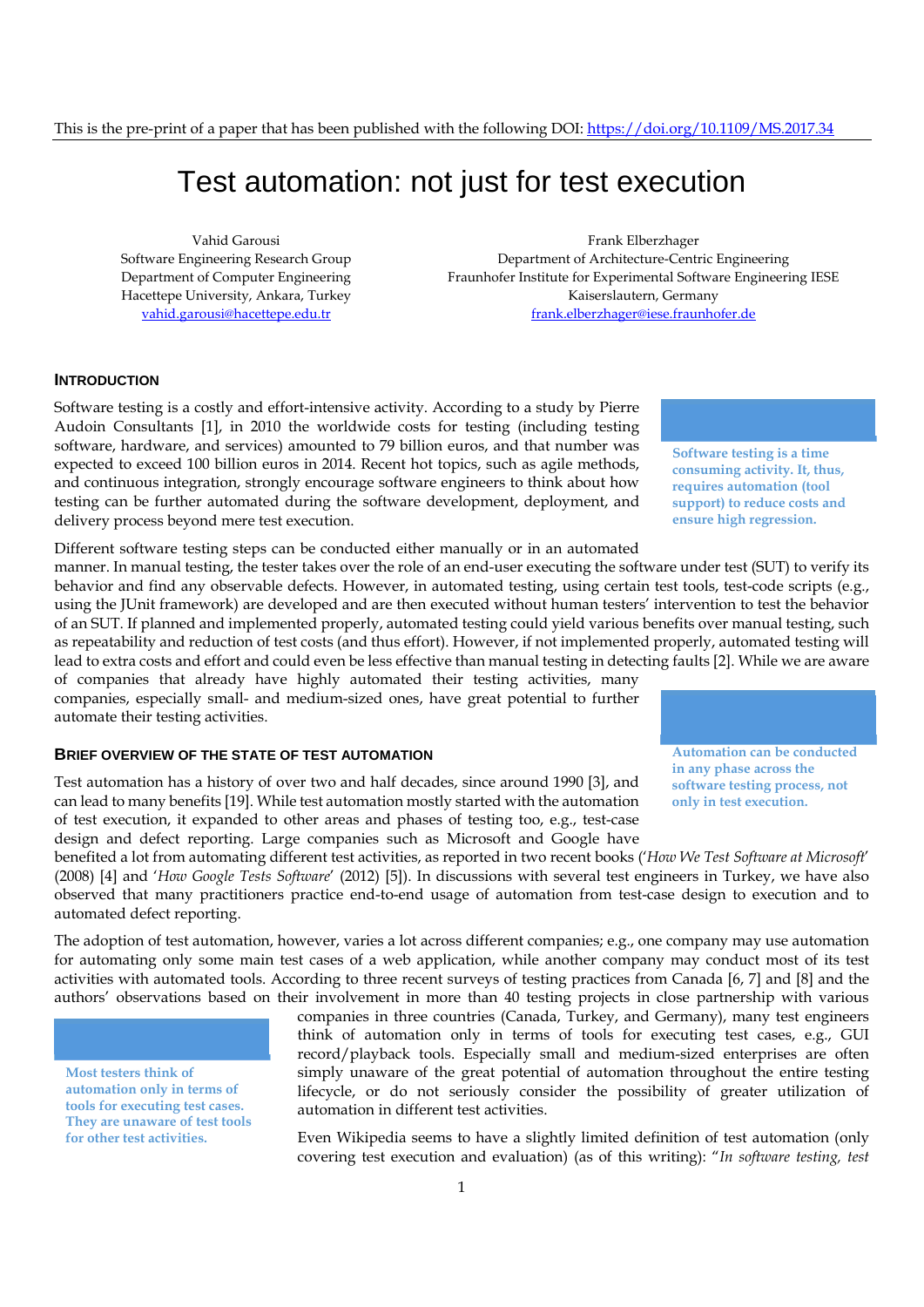## *automation is the use of special software (separate from the software being tested) to control the execution of tests and the comparison of actual outcomes with predicted outcomes*".

As another reference point, the authors reviewed a large number of books on test automation. Aside from textbooks, most of the books on testing describe the best practices in this area. For this purpose, we compiled a list of books published on test automation. In order to keep the workload manageable, we selected books published between 2010 and 2014 in an online spreadsheet http://goo.gl/8aTr4x and checked whether each book only discussed automation of test execution or described other testing activities as well, e.g., test case design. Out of 81 books in this pool, only a handful discussed automation beyond test execution.

Only by being aware of various automated test strategies and tools that can provide assistance in test activities other than test execution would practitioner test engineers be able to fully benefit from these in testing projects and work more efficiently and effectively. The goal of this article is to increase this awareness of test automation beyond just the test execution phase, express further benefits of test automation and to point out that industrial testers should broaden their definition of test automation. The software testing industry in the area of test execution automation is well developed and quite mature, since there are many advanced and powerful tools in this area, e.g., Selenium and various mobile test automation tools such as Testdroid. On the other hand, the state of the practice (industrial usage) regarding the usage of automated techniques for other software testing activities, e.g., automated test-data generation, seems to be quite immature, although there are various tools and techniques in academia aimed at these needs. For example, despite the existence of various prototype tools for search-based software test-data generation (such as EvoSuite [9] and AUSTIN [10]), one wonders why we are only seeing limited penetration (usage) of those tools in industry, e.g., in the automotive sector [10].

To increase the level of automation across all software testing activities and encourage wider usage of the existing test tools for activities other than test automation, more efforts by and collaborations between researchers and practitioners are needed. Let us start with an overview of test automation across the software testing process.

## **TEST AUTOMATION ACROSS THE SOFTWARE TESTING PROCESS**

Typically, a test process consists of several steps from planning to test specification (test-case design), execution, and reporting [11]. To better understand how automation is used during the test process (and not just during execution), we derived six testing activities where a large potential for automation could be seen, focusing on test specification (design and scripting), execution, and analysis (evaluation and reporting):

- 1. Test-case design: designating a list of test cases or test requirements to satisfy coverage criteria, other engineering goals, or based on human expertise (e.g., exploratory testing).
- 2. Test scripting: documenting test cases in manual test scripts or automated test code
- 3. Test execution: running test cases on the software under test (SUT) and recording the results
- 4. Test evaluation: evaluating the results of testing (pass or fail), also known as test verdict
- 5. Test-result reporting: reporting test verdicts and defects to developers, e.g., via defect (bug) tracking systems
- 6. Test management and other test engineering activities: Test management includes activities such as planning, control, monitoring, and effort estimation. Other test activities include test suite minimization and regression test selection.

An overview of these steps is shown in Figure 1.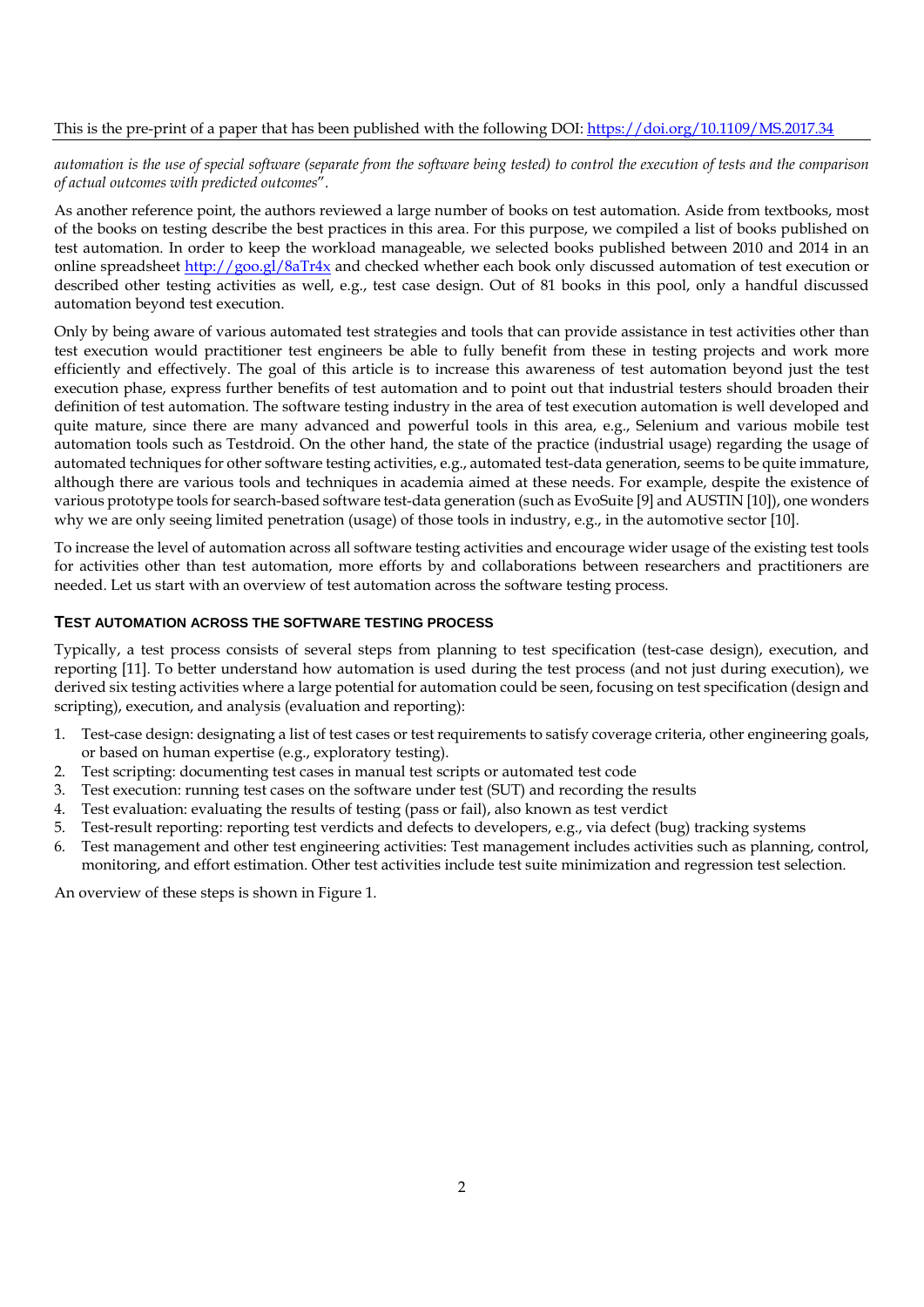

**Figure 1- An overview of automation across the software testing process.** 

A 2013 review paper [12] in the IEEE Software reviewed the different technologies and tools for test automation for test design and execution phases, but did not give a thorough view on the process as we show in Figure 1. Each of the five activities can be done either manually (by a human), in an automated manner (using a software tool), or by mixing the two. This has been shown using labels "*M*" and "*A*" in Figure 1. Also, some activities such as Test-case design can have subactivities (two types). In the following, we will discuss each of the above six activities and the notion of manual work, partial automation, or full automation in each activity. As can be seen in various sources, such as www.opensourcetesting.org or www.pairwise.org, a vast number of tools exist which serve different purposes, and which can support different testing activities. We picked and review next only a few examples to demonstrate the support for testers. Note that our paper does not intend to provide a full catalogue of tools for each activity, but to raise the importance of automation in different test activities. Full lists of tools can be found in various online sources.

#### **Automation in test-case design**

Test-case design is the activity of designating a list of test cases or test requirements. Sub-activities such as identifying test data, including test inputs and expected test outputs, and test paths are part of the test design activity. This activity can be done based either on (1) criteria (e.g., line or requirements coverage)or (2) human knowledge (e.g., exploratory testing) [11].

To conduct criteria-based Test-case design in a fully automated fashion, a large body of knowledge is available, which is often referred to as software test data generation. Test data generation, including inputs and expected outputs, is one of the important parts of the test design activity. Also, for automating combinatorial criteria-based test approaches such as pairwise testing [11], open-source and commercial tools exist that generate test inputs, such as Hexawise.

Test-case design based on human knowledge is mostly referred to as exploratory testing. As per the nature of this type of testing, it is done fully manually. Criteria-based test-case design can be done manually, in an automated manner, or by mixing the two. In fully manual criteria-based test case design, a tester looks at the requirements or the code (depending on whether black- or white-box testing is done) and derives the test cases without using any tool.

For partial automation, a tester can use any of the many available code coverage tools, but has to expend manual effort to derive test cases in order to increase coverage. The output of the Test-case design activity is a test suite, which is a set of test cases (input and expected output values) or test requirements (e.g., control flow paths to be covered). The next test activity (test scripting) makes use of this output.

Another example tool is called Crawljax, which is an open-source Java tool for automatically crawling and testing Ajaxbased web applications. Crawljax explores JavaScript-based Ajax web applications through an even-driven dynamic crawling engine, and automatically creates a state-flow graph of the dynamic states in the Document Object Model (DOM) and the event-based transitions between them. This inferred state-flow graph is then used for automating many types of web analysis and testing techniques, e.g., test-case generation and automated test scripting.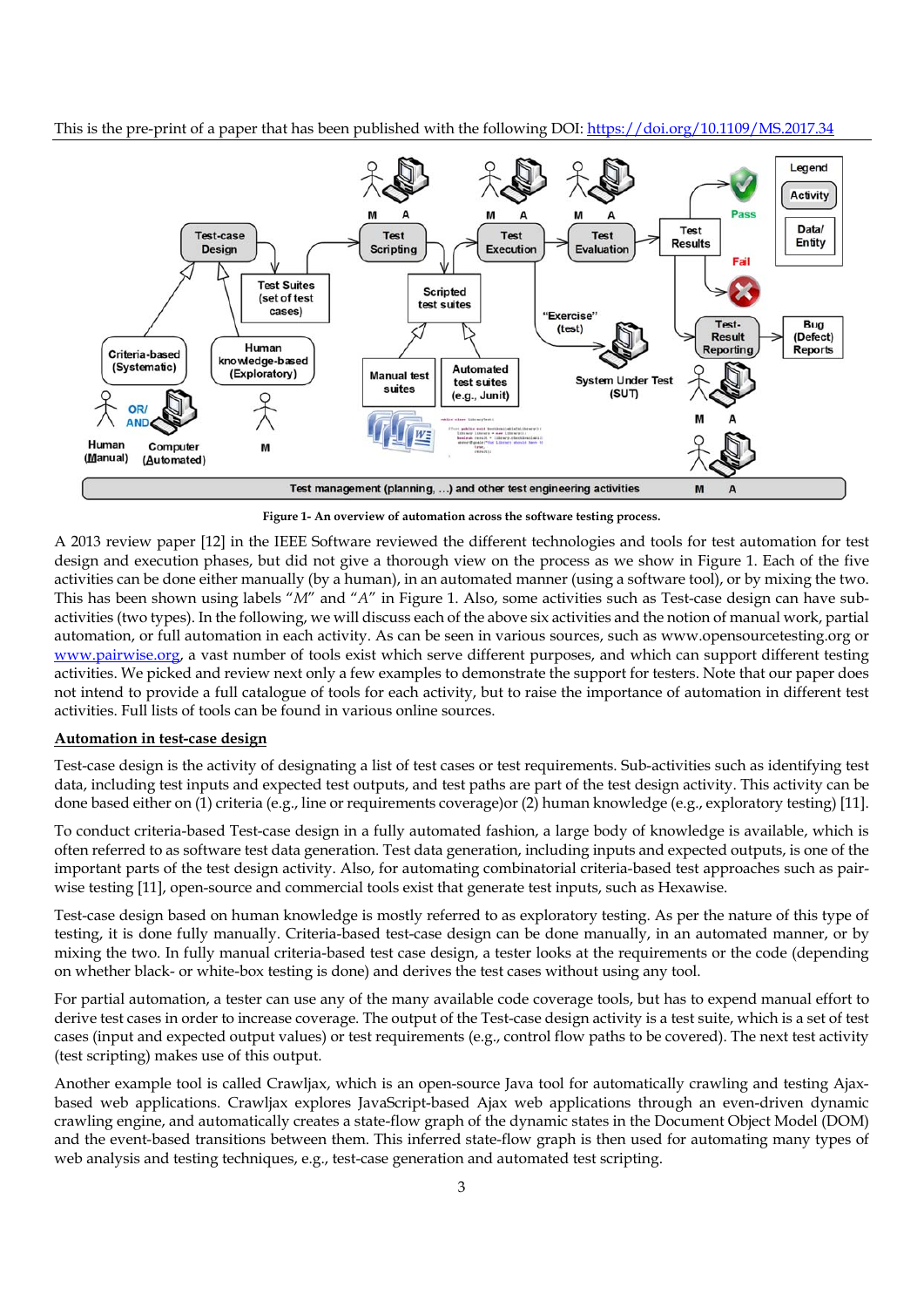Perhaps one of the best published industrial success stories in utilizing automation in test-case design is that of a Microsoft tool named SpecExplorer, which uses model-based techniques to auto-generate test scripts and which has been empirically evaluated in several studies, e.g., [13].

## **Automation in test scripting**

Test scripting can also be done manually, in a partially automated manner, or in a fully automated way. Manual development of test scripts is obvious, as developing manual test cases is the usual and the basic step that has been done by many manual testers for many years.

For partial automation in this context, manual test support tools such as IBM Rational Manual Tester are used to document and store test cases for manual execution later on. Furthermore, there are many tools for testing via Graphical User Interfaces (GUI), which are mostly called "record-and-playback" tools, e.g., HP QuickTest Professional (QTP). Using these tools, testers record a test scenario (test case) by interacting with the SUT's GUI, while the tool automatically records the test log as a test script in the background. When recording (test scripting) is done, the test code can be executed later on as many times as needed without tester intervention. Finally, for fully automated test scripting, good progress has been made in the last decade and many tools for automated generation of automated test code are now available [14-16].

A team from IBM Research India discusses [17] that conventional test automation techniques, such as record-replay and keyword-driven automation, can be time-consuming, can require specialized skills, and can produce fragile scripts. To address these limitations, the team developed a technique and a tool, called TACT (previously "ATA"), for automating the test automation task. ATA uses a novel combination of natural language processing, backtracking exploration, runtime interpretation, and learning to support testers in efficiently creating automated test scripts from manual test cases. Several successful case studies using the tool have been reported, e.g., [17], in various IBM projects. Another tool is EvoSuite which automatically generates JUnit test suites towards satisfying a coverage criterion for Java programs. Microsoft Pex is also another similar tool which automatically generates NUnit test suites.

The outputs of the test scripting activity are either (1) manual test scripts (in a variety of formats) or (2) automated test suites (e.g., using tools such as JUnit, HP QTP). The next test activity (test execution) makes use of test scripts.

In an industry case study, when testing a Supervisory Control and Data Acquisition (SCADA) software, a team of researchers and practitioners developed a customized test tool named AutoBBUT which was capable of automatically generating NUnit test suites (details in [19]). Figure 2 shows an example test script generated by this tool. This approach saved the testers from manually writing about 20K LOC of NUnit test code. In another recent IEEE Software article [16], the first author and his colleague reviewed other tools and test patterns for automation test scripting.

> **In many contexts, testers no longer have to write test code by hand. There are tools for automated generation of test code.**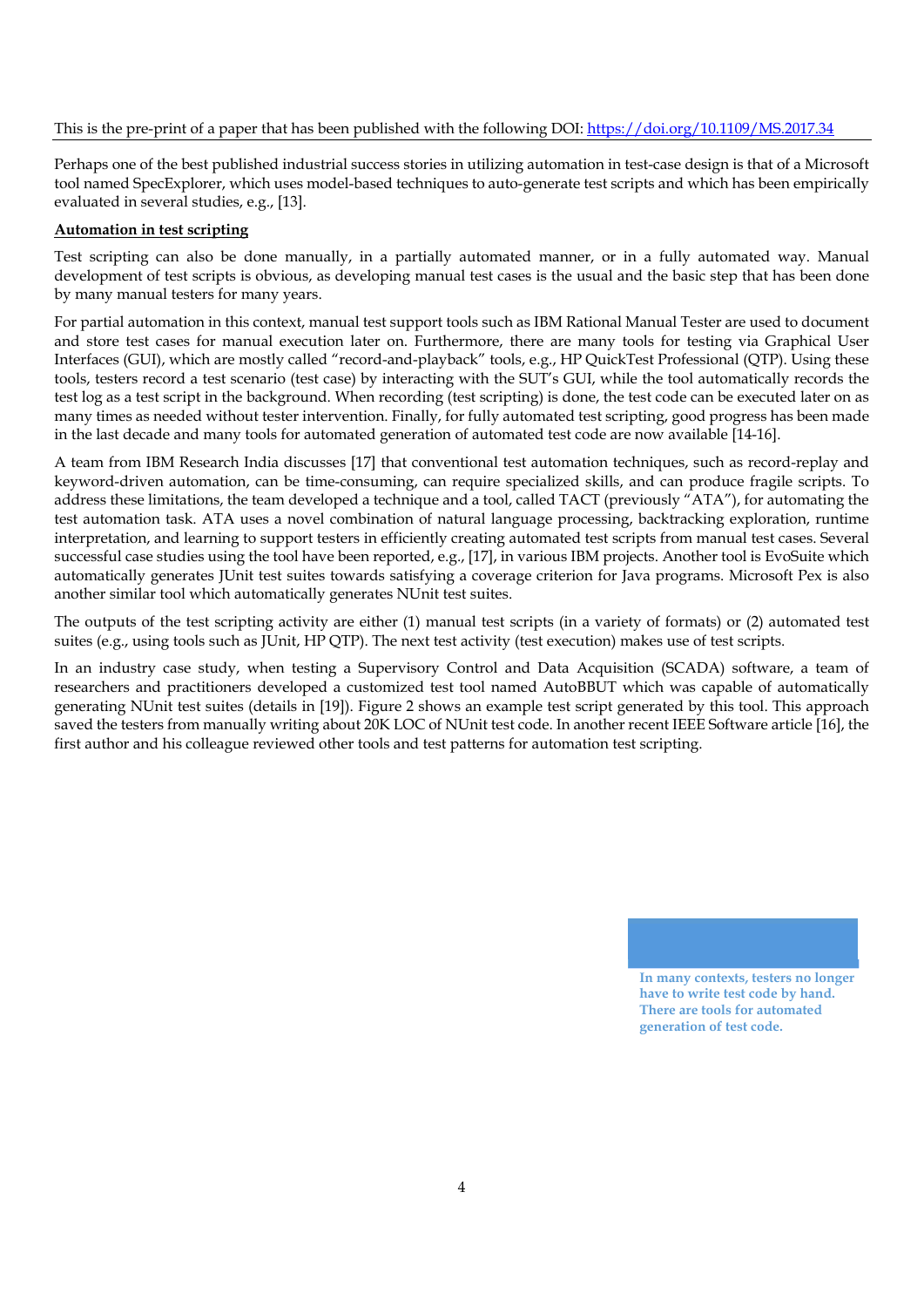

**Figure 2- An example NUnit test script automatically generated by a test tool.** 

## **Automation in test execution**

Test execution is defined as running the test cases on the SUT and recording the results or observing the SUT's output/behavior [11]. We have observed in our interactions with our industrial partners that when practitioners discuss test automation, they often limit their focus to automation of test execution only.

Similar to the above activities, test execution can also be done manually, in a partially automated manner, or in a fully automated way. We can observe at this point that there are interdependencies among the choices (decisions) made in subsequent activities. For example, if a tester chooses to develop all the tests as automated test suites, test execution will obviously be done in a fully automated manner. In contrast, if the test team decides to develop all their tests as manual test scripts, test execution has to be done fully manually. Test execution is partially automated if one proportion of the test suites are automated scripts and the other are manual test scripts.

A very large number of automated test execution tools exist (e.g., see a 2013 IEEE Software review paper [12] or online lists<sup>1,</sup> 2).

# **Automation in test evaluation (test oracles)**

After the SUT is executed by a test case, evaluating the test outcome (pass or fail) is an important phase. There are usually three approaches for this: (1) a human tester may make such a judgment, (2) we may decide to incorporate ("hard-code") test evaluations as verification points (also known as assertions) in the test code, and (3) more advanced techniques may be used to build "intelligent" (learning) test oracles using machine learning and artificial intelligence, e.g., [20]. Approaches (2) and (3) are considered to have automated test evaluation, but with different levels of intelligence. Furthermore, sometimes developers decide to write assertions in production code, which are called code contracts following the design-by-contract paradigm.

**There are automated approaches, using machine learning and artificial intelligence, for deciding whether a test has passed or** 

**failed.** 

## **Automation in test result reporting**

The last phase is usually test result reporting, in which test verdicts and defects are reported to developers for fixing, e.g., via defect (bug) tracking systems. The task of test result reporting is usually performed manually, but there are techniques and frameworks for automated bug reporting, e.g., a .NET library called NBug, which automatically creates and sends bug reports, crash reports with mini-dump, and error/exception reports with stack trace.

<sup>1</sup> www.opensourcetesting.org

 $\overline{a}$ 

<sup>2</sup> en.wikipedia.org/wiki/List\_of\_unit\_testing\_frameworks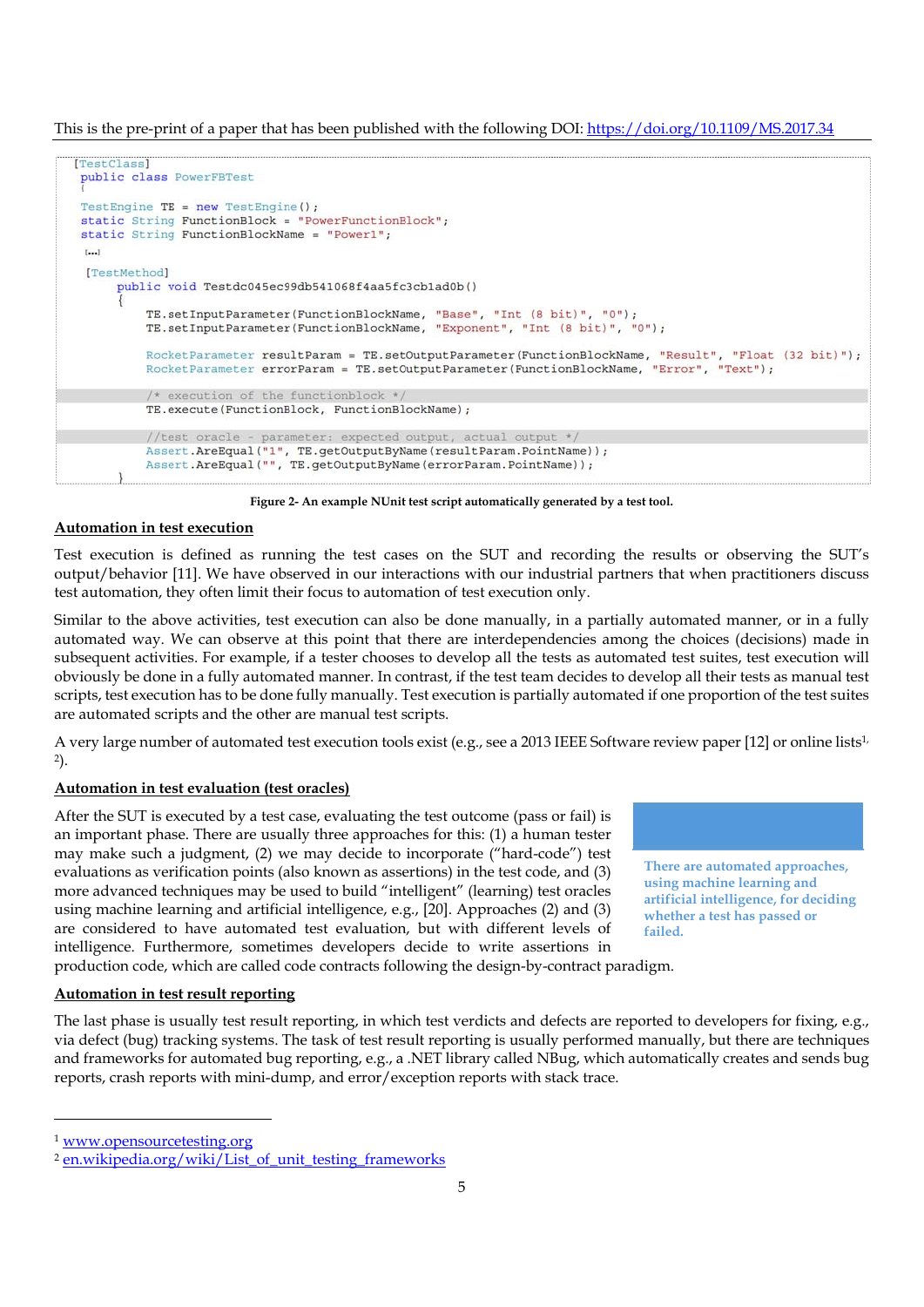## **Automation in test management and other test engineering activities**

Tool support has also been developed for other test activities, such as test set minimization (also includes test redundancy detection), regression test selection, and test repair (conducting co-maintenance on broken automated tests when the SUT has changed). For example, a feature of a test coverage tool named CodeCover is an auto-generated redundancy graph of a JUnit test case that helps testers, in a semi-automated manner, detect redundant tests and conduct test set minimization. In terms of tool support for regression test selection, there are several tools as well, e.g., a commercial tool named xRegress, considers code coverage in selecting the smallest set of regression tests. For test repair, there seem to be tools in academia and not many industrial-strength tools. One of these tools is named ReAssert, which automatically suggests repairs for broken unit tests.

Furthermore, a tool based on genetic algorithms was developed to provide decision-support for the "when to automate?" question [2]. This tool also falls in the category of automation for test management. We used the tool in an industrial setting to find the most optimum set of test case to automate.

# **EXPERIENCES IN TEST AUTOMATION BEYOND MERE TEST EXECUTION**

To provide evidence of success in using automation in test phases (other than execution), we will next discuss the summary of two industrial case studies in which the first author was involved recently.

# **Case 1: Automation in test scripting using a custom-developed tool**

Case #1 is about the automation of test-code scripting using a custom-developed tool for testing a piece of supervisory control and data acquisition (SCADA) software. The system under test (SUT) is called Rocket Monitoring and Control and is developed by a Canadian control software development firm. The system is developed using Microsoft Visual Studio C#. The Rocket SCADA system has a tool called *Automation Engine*, which is an IDE for developing advanced control systems. This tool supports 89 function blocks grouped under 12 categories, e.g., Math, Logic, and Control. For example, one of the function blocks is called *Add* which adds two or more input values and calculates the *Sum* result. The input can be any integer or floating point value, or a text.

If we consider three inputs to the "Add Function" unit in the above SUT, and if we apply multi-dimensional category partitioning (without pair-wise testing), we would get 7<sup>3</sup>= 343 test cases. Let us assume that automating each of these test cases in NUnit, for example, would require at least 4 Test Lines of Code (TLOC), i.e., one line respectively for each of the xUnit test phases: setup, exercise, verify and tear-down. This would result in 343\*4=1,372 TLOC and that is only for one of the 89 units under test. This highlighted the magnitude of the effort needed for writing test scripts manually by test engineers. After systematic investigation and evaluation of the existing automated test-code generation tools, we found that, unfortunately, none of them was applicable to the SUT (details can be found in [19]); so a new tool called AutoBBUT (Automated Black-Box Unit Testing) was developed and utilized empirically in our project [19]. As discussed earlier, AutoBBUT was capable of automatically generating NUnit test suites. Figure 2 showed an example test script generated by this tool. This approach saved the testers from manually writing about 20K LOC of NUnit test code. Cost/benefit measurements of the usage of the tool were conducted by means of precise time logging in the company under study. According to the measurements, we calculated the time savings, Return on Investment (ROI), as a result of using the test tool as follows:

- Benefits (time savings)=87 (initial development of test code without the tool)+87\*2 (test code maintenance, if the tool did not exist)= 261 hours
- Costs=120 (development effort for the tool)+3 (test code inspection and completion effort)=123 hours
- Benefits-Costs=261-123=138 hours (net time savings)

Thus, we concluded [19] that the automated test scripting saved a considerable amount of time and effort. Since our collaborative R&D project, the industry partner has started to actively utilize the tool in its daily test activities.

# **Case 2: Automation in test planning and test-case design using a combinatorial testing tool**

In another project, one of our industry partners was facing the 'what to automate?' question [2]. The context was the development and testing of embedded software for the oil and gas industry by a software company based in Calgary, Canada. In an 'action research' project, the team of practitioners and researchers developed a search-based approach (using genetic algorithms) to determine which parts of the system and which test case and test activities to conduct manually or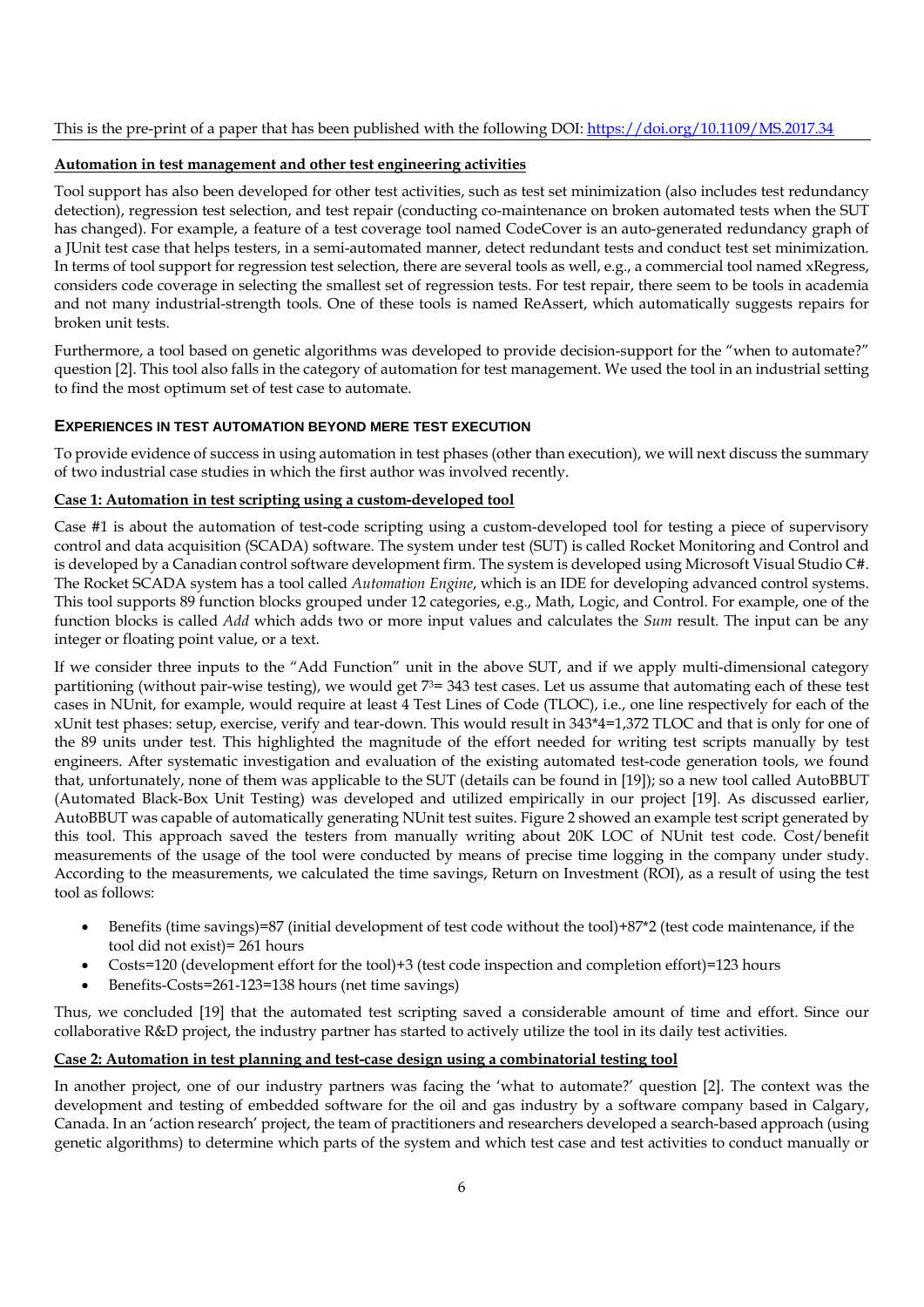automatically in order to ensure the highest ROI for test automation. The approach is one of the few systematic and measurement-driven decision-support techniques found in the literature. To enable systematic decision-making, we defined a notion called Test Automation Decision Matrix (TADM), an example of which is shown in Table 1. For example, this matrix denotes that test-case design phase for use case  $UC_1$  should be automated.

| Use cases | Test-case design | <b>Test scripting</b> | <b>Test execution</b> | <b>Test evaluation</b> |
|-----------|------------------|-----------------------|-----------------------|------------------------|
|           |                  |                       |                       |                        |
|           |                  |                       |                       |                        |
|           |                  |                       |                       |                        |
| $\cdots$  | $\cdots$         | $\cdots$              | $\cdots$              | $\cdots$               |
|           |                  |                       |                       |                        |

**Planning and implementing a proper test automation 'strategy' is very important.** 

 $*: 1 =$  Automated (test activity should be automated),  $0 =$  Manual (test activity should be conducted manually)

To find the most optimal TADM for a given test project, a genetic algorithm was developed and used. Careful measurement of cost and benefits was again performed in the company under study and it

was found that, by automating exactly the cases and phases recommended by the decision-support tool, the approach helped the company achieve an ROI of about 341%, without any decrease in test effectiveness (further details in [2]). Furthermore, in that project, we conducted automated test-case design using a commercial pair-wise testing tool called Hexawise. Thus the project included two automation approaches: test planning (answering 'what to automate?') and testcase design.

## Summary of the two cases

Summarizing the above two case studies, we see that test automation for different test activities (e.g., test-case design, test planning and scripting) can in fact offer a lot of savings for test teams regarding efforts and test cost (based on the quantitative data reported above). Thus, we suggest that test engineers should consider adopting such approaches and tools in their test projects.

## **CONCLUSIONS AND ROAD AHEAD**

A higher degree of test automation beyond mere test execution, as it is often found in industry, can improve the testing process and the resulting quality of the system under test. We presented several test activities, which, if planned and executed properly, would yield good ROI benefits in test automation. Especially with respect to recent and new trends such as agile, continuous integration and

delivery, a high degree of automation is needed in order to respond quickly to customer requests, while being able to provide a high level of quality at reasonable costs. Therefore, we encourage especially small and medium-sized enterprises to evaluate their own test automation potential and to take steps towards a higher degree of automation. Of course, every environment has to be clearly analyzed regarding the potential test effectiveness and efficiency improvement if test automation is used, and improvements have to be implemented with the needed rigor. Finally, such experiences should be shared – not only to learn from failed or challenged cases, but, even more so, to convince other companies with success cases. Our empirical studies [2, 19] are examples in those areas.

Automation does not come for free and thus has to be carefully implemented to ensure a successful outcome. For almost

all of the above-mentioned test activities, a large set of tools already exists for different environments. However unfortunately, the automated testing tool market is very fragmented in nature, as there exist a lot of different tools for, e.g., different programming languages, environments, or IDEs, which are based on different licensing types (open-source, free or commercial). Planning and implementing a proper test automation 'strategy' in such a fragmented context is necessary, but is not trivial. This is a topic that has recently started to get more

attention in the testing industry (e.g., sqta.wordpress.com/test-automation-strategy), and will be one direction of our future work. On the topic of test automation strategy, there is a need to conduct further research and empirical studies in order to be able to answer questions such as:

How much automation is enough? When and what (test cases) should we automate in the context of a given project?

**Test engineers are encouraged to consider adopting automation in all the phases across the software testing process, not only in test execution.** 

**In both of our industry case studies, we observed major ROI from applying automation in test-case design, scripting and test planning activities.**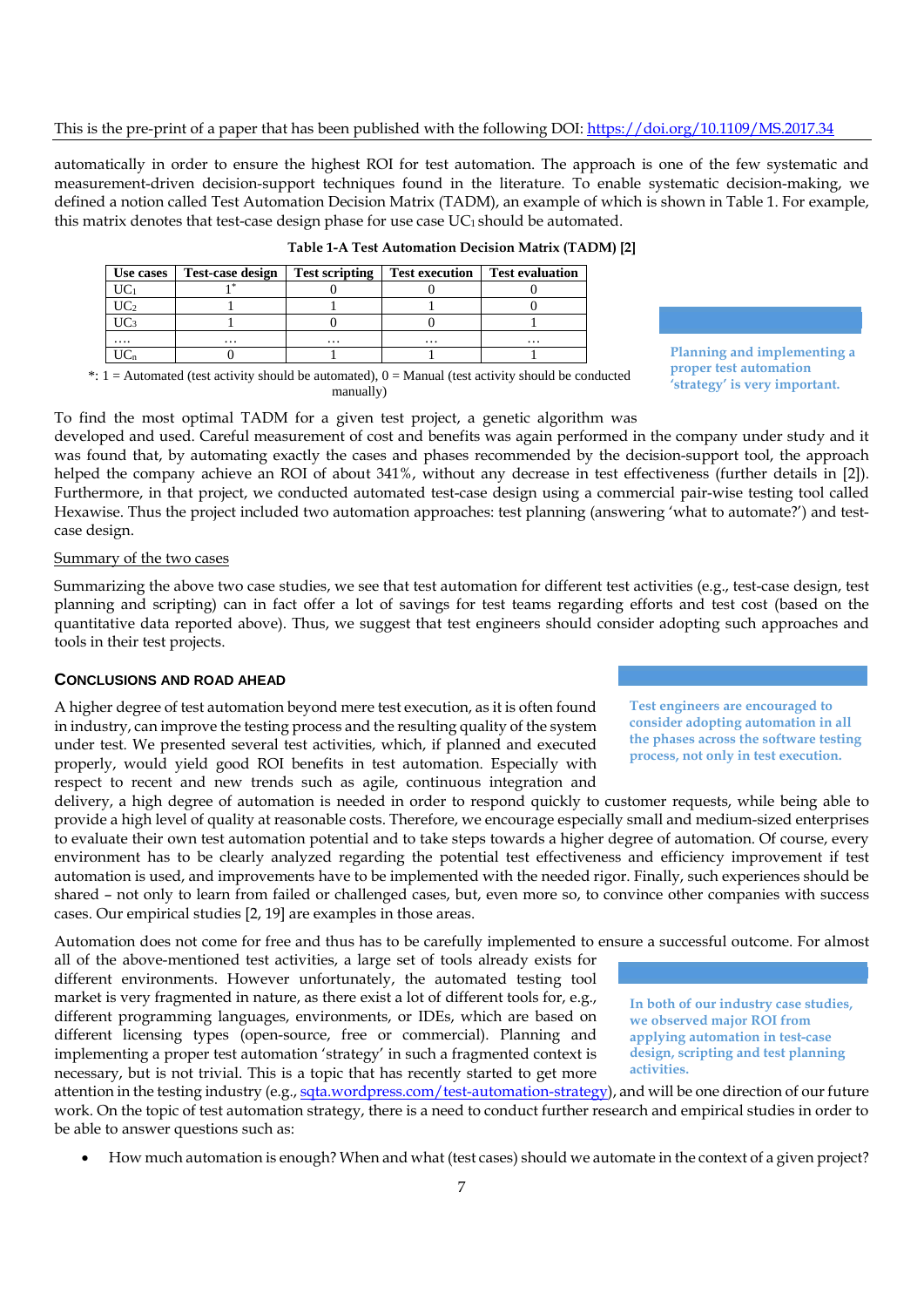- Which test phases shall be automated and which ones shall be done manually?
- Which test tool shall be used when and under which conditions?
- Which test cases are better executed manually?
- What prerequisites should be met before we can start implementing test automation?

### **REFERENCES**

- Pierre Audoin Consultants (PAC), "Software testing spends to hit Euro 100bn by 2014," *https://www.pac-online.com/software-testing-spends-hit-eur100bn-2014-press-release,* 2014.
- [2] Y. Amannejad, V. Garousi, R. Irving, and Z. Sahaf, "A Search-based Approach for Cost-Effective Software Test Automation Decision Support and an Industrial Case Study," in *Proc. of International Workshop on Regression Testing, co-located with the Sixth IEEE International Conference on Software Testing, Verification, and Validation*, 2014, pp. 302-311.
- [3] K. C. Archie, O. R. Fonorow, M. C. McGould, R. E. McLear, E. C. Read, E. M. Schaefer*, et al.*, "Test automation system," ed: US Patent #US5021997, 1991.
- [4] A. Page and K. Johnston, *How We Test Software at Microsoft*: Microsoft Press, 2008.
- [5] J. A. Whittaker, J. Arbon, and J. Carollo, *How Google Tests Software*: Addison-Wesley Professional, 2012.
- [6] V. Garousi and J. Zhi, "A Survey of Software Testing Practices in Canada," *Journal of Systems and Software,* vol. 86, pp. 1354-1376, 2013.
- [7] V. Garousi and T. Varma, "A Replicated Survey of Software Testing Practices in the Canadian Province of Alberta: What has Changed from 2004 to 2009?," *Journal of Systems and Software,* vol. 83, pp. 2251-2262, 2010.
- [8] V. Garousi, A. Coşkunçay, A. B. Can, and O. Demirörs, "A Survey of Software Engineering Practices in Turkey," *Journal of Systems and Software,* vol. 108, pp. 148-177, 2015.
- [9] G. Fraser and A. Arcuri, "EvoSuite: automatic test suite generation for object-oriented software," presented at the Proceedings of the 19th ACM SIGSOFT symposium and the 13th European conference on Foundations of software engineering, Szeged, Hungary, 2011.
- [10] K. Lakhotia, M. Harman, and H. Gross, "AUSTIN: A Tool for Search Based Software Testing for the C Language and Its Evaluation on Deployed Automotive Systems," in *Search Based Software Engineering (SSBSE), 2010 Second International Symposium on*, 2010, pp. 101-110.
- [11] P. Ammann and J. Offutt, *Introduction to Software Testing*: Cambridge University Press, 2008.
- [12] M. Polo, P. Reales, M. Piattini, and C. Ebert, "Test Automation," *Software, IEEE,* vol. 30, pp. 84-89, 2013.
- [13] W. Grieskamp, N. Kicillof, K. Stobie, and V. Braberman, "Model-based quality assurance of protocol documentation: tools and methodology," *Software Testing, Verification and Reliability,* vol. 21, pp. 55-71, 2011.
- [14] S. R. Shahamiri, W. M. N. W. Kadir, and S. Z. Mohd-Hashim, "A Comparative Study on Automated Software Test Oracle Methods," in *International Conference on Software Engineering Advances*, 2009.
- [15] D. J. Mosley and B. A. Posey, *Just Enough Software Test Automation*: Prentice Hall Professional, 2002.
- [16] V. Garousi and M. Felderer, "Engineering of Software Test-Code: Developing, verifying and maintaining high-quality automated test scripts," *In Press, IEEE Software,* 2016.
- [17] S. Thummalapenta, S. Sinha, N. Singhania, and S. Chandra, "Automating test automation," presented at the Proceedings of the 34th International Conference on Software Engineering, Zurich, Switzerland, 2012.
- [18] IBM Research India, "TACT: Tools for Automated and Cost-effective Testing," *http://researcher.watson.ibm.com/researcher/view\_group\_subpage.php?id=3614,* Last accessed: Sept. 2015.
- [19] S. A. Jolly, V. Garousi, and M. M. Eskandar, "Automated Unit Testing of a SCADA Control Software: An Industrial Case Study based on Action Research," in *IEEE International Conference on Software Testing, Verification and Validation (ICST)*, 2012, pp. 400-409.
- [20] K. Frounchi, L. C. Briand, L. Grady, Y. Labiche, and R. Subramanyan, "Automating image segmentation verification and validation by learning test oracles," *Inf. Softw. Technol.,* vol. 53, pp. 1337-1348, 2011.

#### **AUTHOR BIOGRAPHIES**

*Vahid Garousi* is an Associate Professor of Software Engineering in Hacettepe University and also a senior consultant, based in Ankara, Turkey. Prior to that, he worked as an Associate Professor in the University of Calgary, Canada. His research interests include software testing, empirical software engineering and improving industry-academia collaborations in software engineering. He was selected a Distinguished Visitor (speaker) for the IEEE Computer Society's Distinguished Visitors Program (DVP) for the period of 2012-2015. Contact him at vahid.garousi@hacettepe.edu.tr.

*Frank Elberzhager* is a senior engineer at the Fraunhofer Institute for Experimental Software Engineering. His research interests include software quality assurance, inspection and testing, software engineering processes, and software architecture. He also transfers research